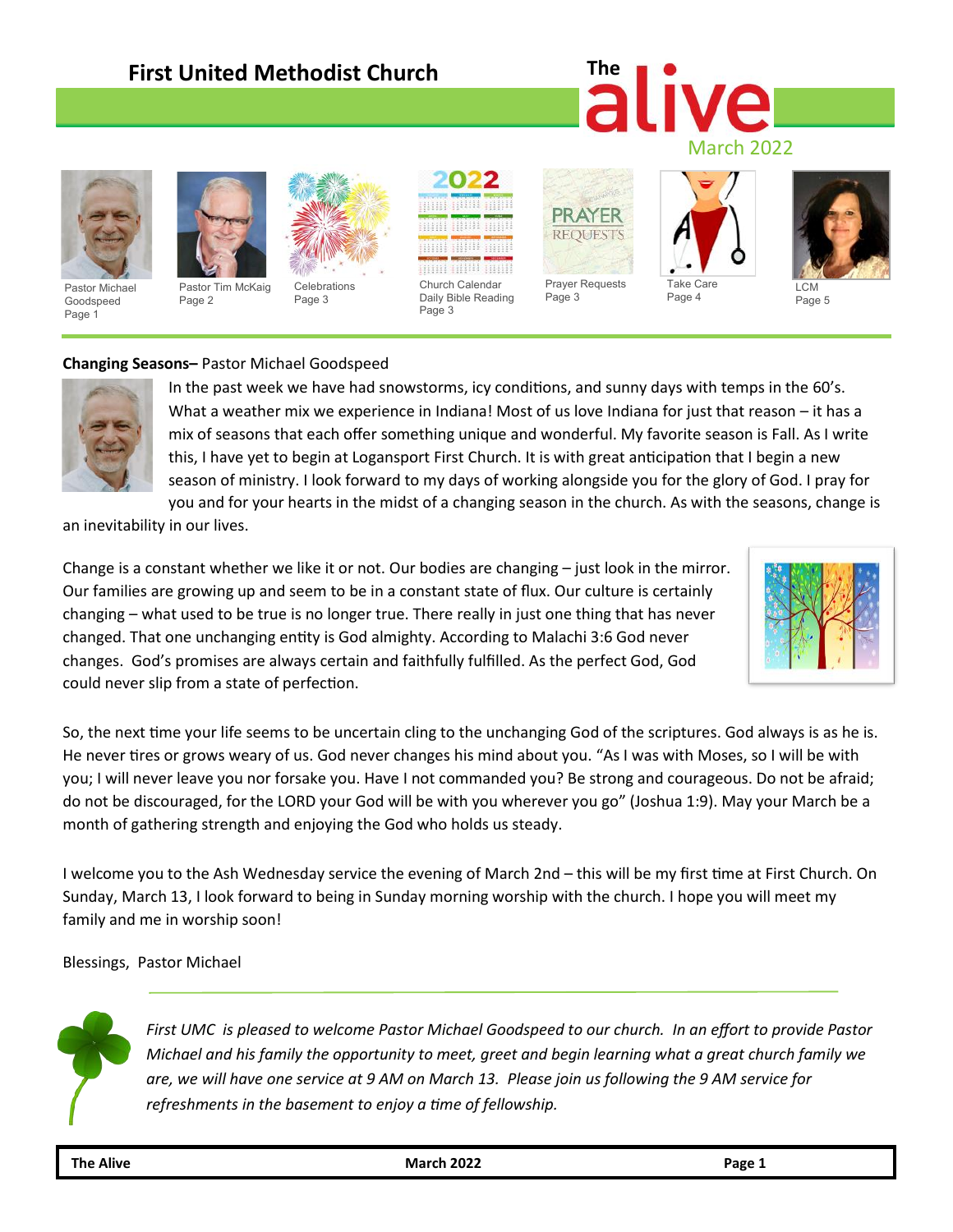#### **"Reflections of the Heart"** —Pastor Tim McKaig

Have you ever heard anyone say, "I feel closer to God here than anywhere else?" You can fill in the blank where "here" is. Maybe it's under a shade tree or at a lake cabin or in the mountains; maybe it's in a fishing boat or on the golf course or in a shopping mall!



I am not certain that I've ever had a place that I felt that way about…until a couple of years ago when we went to Edisto Beach in South Carolina. I loved our morning walks on the beach, hearing the roar of the waves crashing on to the shore, watching the birds dart to and fro…until they swooped into the water and emerged with a fish. One morning, I sensed God with us in a new way. We had taken our chairs to the beach on a particularly foggy morning. As we got out our books and began to read, we watched the fog as it gradually rolled out to sea. Moment by moment we could see more than the previous moment until it was a bright and sunny day. Early in the afternoon we went to the local grill for lunch. As we were eating, Annetta pointed to the fog that was rolling in again. By the time we finished eating, we couldn't even see the beach which was less than 100 years away.

I was thinking that the fog is a little bit like God's love for us…not that it rolls in and out. His love is a constant in our lives. God envelopes us in a blanket of His love just like that fog enveloped the entire area where we were having lunch. The fog was a powerful force in the sense that traffic moved more slowly and beach traffic came to a standstill. God's love impacts us in similar ways. Whether we can see what He's doing or not, God is always working for our good.

This week we are at the beginning of the season of Lent. Ash Wednesday (March 2) signals the beginning of 40 days of reflection about what God is doing in the world, how we fit into His world, and who we are in relationship to His saving grace. It's a time when, hopefully, we will invite God to have His way in our hearts…much as Psalm 139 invites God to search our hearts for ways that are not pleasing to Him. Lent is a time when the Holy Spirit of God convicts our hearts of sin and calls us to repentance so we are ready to celebrate Easter.

There is a tradition that people "give up" something during Lent. The purpose of this self-denial is to focus more on Jesus and His voluntary sacrifice of Calvary's cross. Sadly, this self-denial often becomes an ordeal and we spend more time complaining about what we've given up than we spend focusing on Jesus.

I have a different suggestion this year. Instead of giving something up this year, "take on" something. Here are a few suggestions: Take the opportunity to get to know Pastor Michael…invite him for coffee or a meal; spend time each week reflecting on who God is and what He's done in your life to bless you; attend the men's weekly Lenten Breakfasts each Saturday; attend worship each Sunday during Lent; plan to attend the community Good Friday service at Calvary Presbyterian; attend Easter worship and celebrate the resurrection of Jesus Christ.



As you "take on" this commitment to participate, open your hearts to the Lord and allow Him to work in your heart. It may be much easier to "give up" something, but I hope that you will "take on" the heart of Jesus so that Easter might be an incredible celebration for you this year.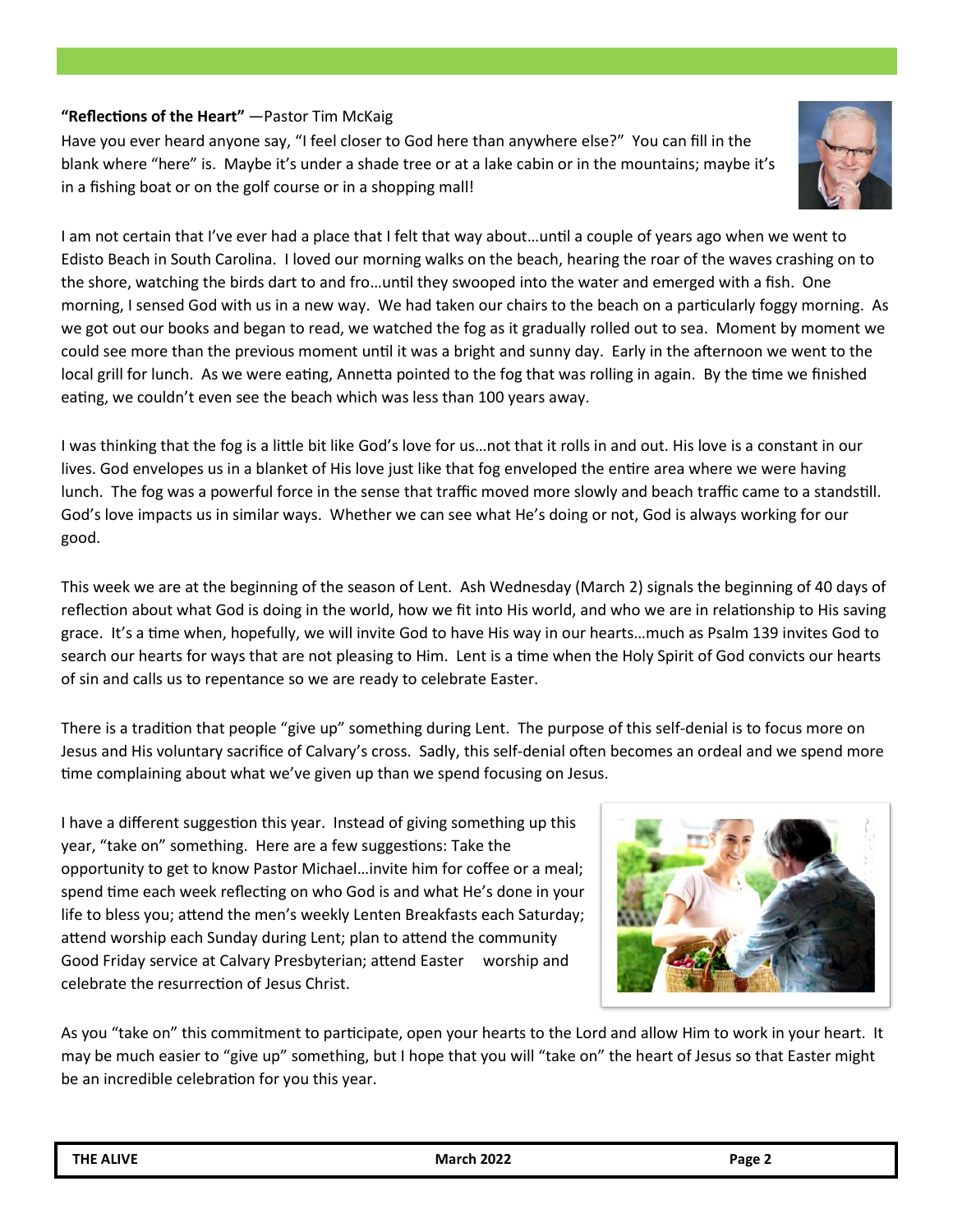#### **Birthdays**

| Dale Sullivan 3/06 |      |      |
|--------------------|------|------|
| Max Baker          | 3/12 |      |
| Steve Longenecker  |      | 3/12 |
| Sally Mauck 3/14   |      |      |

| Jerry Miller         | 3/15 |
|----------------------|------|
| Jan Blackburn 3/17   |      |
| Phil Starkey         | 3/19 |
| Sophia Hamilton 3/23 |      |

| John Beachler         | 3/24 |
|-----------------------|------|
| <b>Morgan Sailors</b> | 3/24 |
| <b>Gary Provo</b>     | 3/27 |
| <b>Beverly Vietti</b> | 3/28 |

| Rosie Schafer | 3/30 |
|---------------|------|
| Erica Yerkes  | 3/30 |



**| Daylight Saving Time Begins**<br>| Sunday, March 13

Change your clocks

Spring Formand

 $\overline{\mathbf{x}}$ 

#### **Anniversaries**  $\frac{1}{2}$ ill  $\frac{1}{2}$   $\frac{1}{2}$   $\frac{1}{2}$   $\frac{1}{2}$   $\frac{1}{2}$   $\frac{1}{2}$   $\frac{1}{2}$   $\frac{1}{2}$   $\frac{1}{2}$   $\frac{1}{2}$   $\frac{1}{2}$   $\frac{1}{2}$   $\frac{1}{2}$   $\frac{1}{2}$   $\frac{1}{2}$   $\frac{1}{2}$   $\frac{1}{2}$   $\frac{1}{2}$   $\frac{1}{2}$   $\frac{1}{2}$   $\frac{1}{2}$

| Bill & Angie Minglin 03/14 | Duane & Lori Sailors 03/23  |  |
|----------------------------|-----------------------------|--|
| Brad & Heather Platt 03/24 | Dale & Jayne Sullivan 03/15 |  |

#### **Weekly Schedule:**

| <b>Monday:</b> Staff Meeting, 10 AM, Parlor                   |
|---------------------------------------------------------------|
| Tuesday: Prayer, 11 AM, Sanctuary                             |
| Wednesday: Bell Choir, 5 PM, Sanctuary, Choir, 6 PM Sanctuary |
| Wednesday Night Bible Study, 6 PM, Parlor                     |

#### **March Schedule:**

| Wed, March 2   | Ash Wednesday Service, 6 PM, Sanctuary                                                      |
|----------------|---------------------------------------------------------------------------------------------|
| Sun, March 6:  | Trustee Meeting, 7 PM, Parlor                                                               |
| Tues, March 8: | LCM CPR Training, Fellowship Hall, 5:30-7:30 PM                                             |
|                | Pastor Parish Meeting, 6 PM, Parlor                                                         |
|                | Sun, March 13: Combined Worship Service/Pastor Michael's First Sunday, 9 AM                 |
|                | Reception following Service in Fellowship Hall                                              |
| Tues, March 29 | JOY Circle, Honeywell Center, Carpool from the parking lot at 12:30 PM for lunch and a play |
|                |                                                                                             |

#### **March Daily Bible Reading**

| 1 Deuter, 5-7   | 9 Deuter, 29-31  | 17 Joshua 18-20 | 25 Judges 14-16  |
|-----------------|------------------|-----------------|------------------|
| 2 Deuter. 8-10  | 10 Deuter, 32-34 | 18 Joshua 21-22 | 26 Judges 17-19  |
| 3 Deuter, 11-13 | 11 Joshua 1-4    | 9 Joshua 23-24  | 27 Judges 20-21  |
| 4 Deuter, 14-17 | 12 Joshua 5-7    | 20 Judges 1-3   | 28 Ruth 1-4      |
| 5 Deuter, 18-20 | 13 Joshua 8-9    | 21 Judges 4-6   | 29 1 Samuel 1-3  |
| 6 Deuter, 21-23 | 14 Joshua 10-11  | 22 Judges 7-8   | 30 1 Samuel 4-7  |
| 7 Deuter, 24-26 | 15 Joshua 12-14  | 23 Judges 9-10  | 31 1 Samuel 8-10 |
| 8 Deuter, 27-28 | 16 Joshua 15-17  | 24 Judges 11-13 |                  |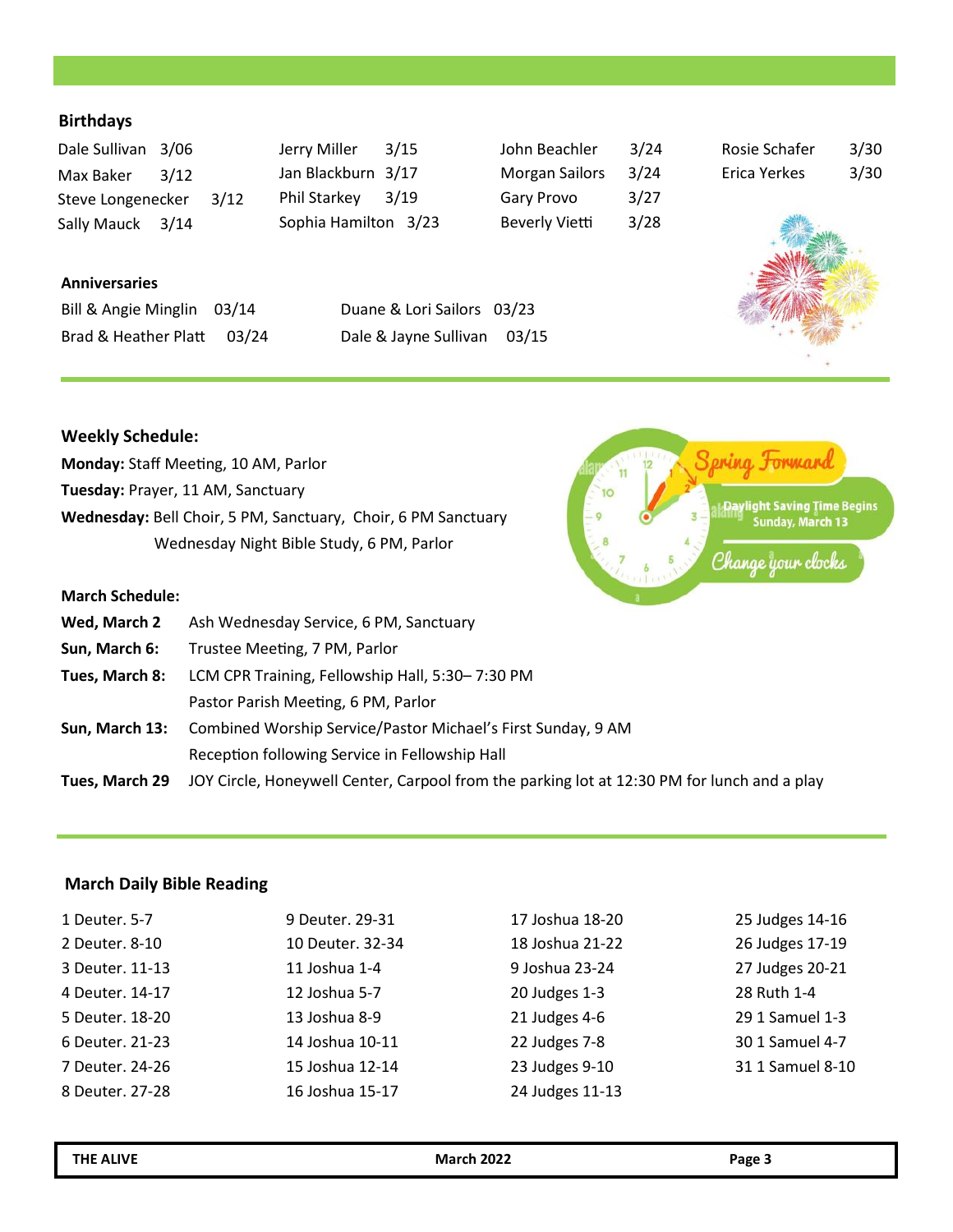#### **Prayer Requests**

- Mary Sutton
- Marvellen Dunwoody
- Keith Binkerd

#### **Nursing Homes**

**McKinney Place:** Beverly Vietti **Millers Merry Manor:** Sally Mauck, Beverly Hess, Jayne Sullivan **Milner Community Healthcare:** Bev Bartunek **Woodbridge:** Mike Doering & Charlotte Sibley **Five Star Residence of Clearwater, Indy:** Marvellen Dunwoody

#### **Military Service**

Braxton Baker Jacob Kaley Alex Karnafel Mickey Karnafel Oakley Lewellen Joshua Lyons Tim Strubell

#### **Take Care– Heather Platt, Parish Nurse**

Shingles is caused by a virus called Varicella-Zoster and usually causes a painful rash. Once we've had chicken pox, we carry this virus in our bodies in a dormant state. Sometimes it never reappears and other times, it presents itself in the form of a blistering rash. The rash is typically found on the trunk on one side of the body, but it's not uncommon to see this rash on the face or neck. The

course of a shingles infection typically lasts 2-6 weeks and often the blisters will begin to dry out on days 7-10. We continue to be contagious until the blisters are fully dried. We are not able to give another person shingles, but we can give another person chicken pox.

One way to reduce the risk of having a shingles outbreak is to get the shingles vaccine. It's found to be 90% effective in protecting us from an infection.

Shingles infections should be reported to your healthcare provider as there are treatment options they may choose to order based on your risk. Again, symptoms include a painful, burning rash that may itch and have some tingling associated. People can also develop a fever, headache, light sensitivity and fatigue. There are potential long-term complications from shingles including vision loss if the rash affects the eye, hearing damage, balance problems, and nerve damage manifesting in chronic pain. Take care!



#### • Donna Lou Smith

- Ukraine
- Family of Mike Van Hine



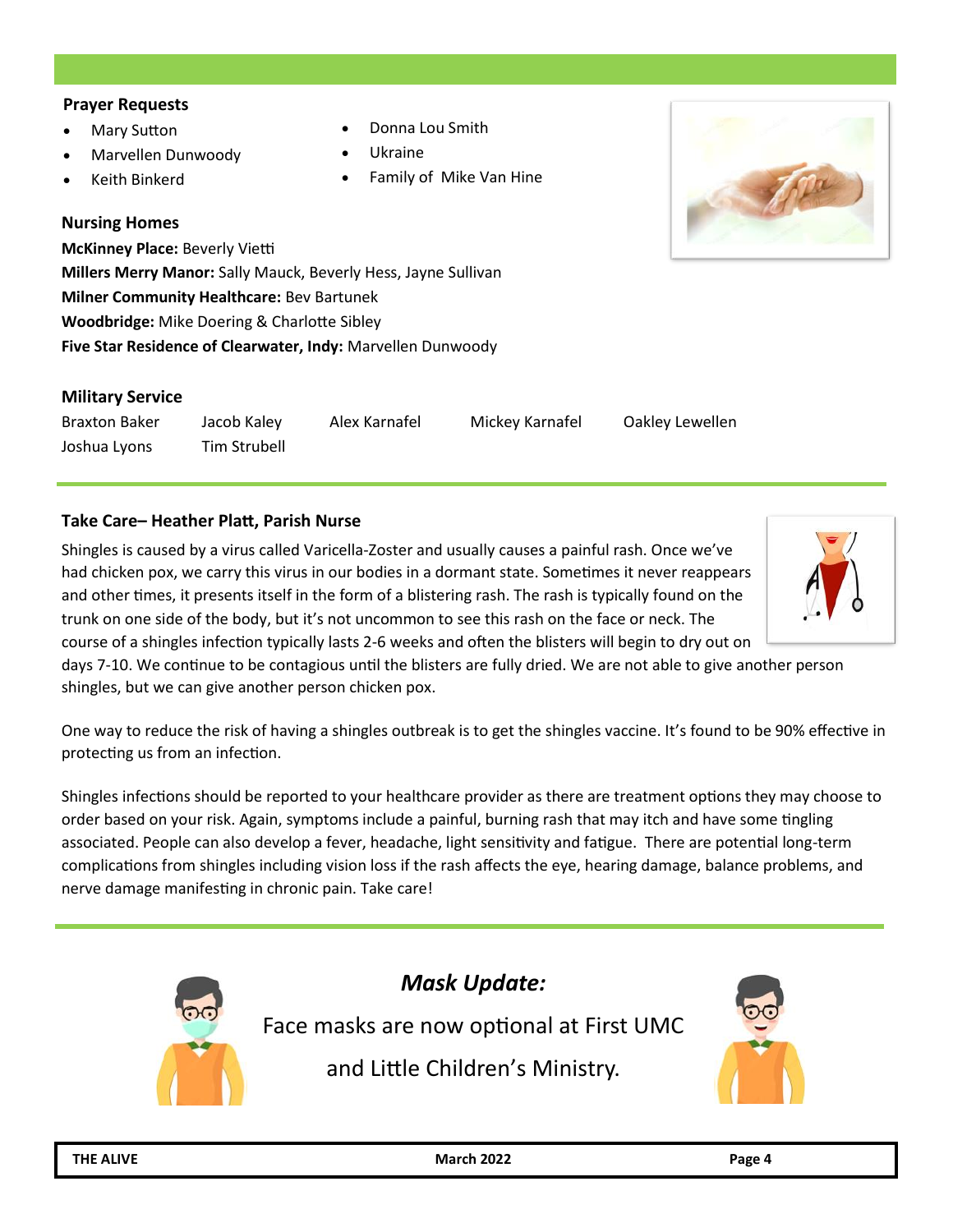#### **Little Childrens Ministry–** Belinda Jordan, Director

The children are loving the new indoor play area!! It has plenty of activities for all ages. We are still in the process of ordering some additional toys with the remainder of the money that was designated for the area. It has been a blessing to once again give the children an area to play outside of their classrooms. Being able to give them such a nice area to use their motor skills has made it even better! They have waited a long time to get past COVID and return to some sort of normal.



We have begun using the grant money to purchase new shelving and new toys for several rooms. This Stabilization Grant gives us the opportunity to be able to afford operational costs while still meeting the educational needs of the children. According to Paths to Quality, we need to provide 10 different centers with at least 3 choices for children. We are using some grant money to add Math, Science, Manipulatives, Reading, Blocks, Sensory, and Large Motor Skills activities to the rooms. This will help to enhance the learning atmosphere. We are also having vinyl flooring installed in 2 classrooms.

The outdoor playground will be our next focus. The mulch has disintegrated. Therefore, we are looking into options to help keep the mud and dirt outside. The Build, Learn, and Grow Stabilization Grant will cover the cost of updating the playground mulch. The LCM Board has agreed to begin requesting bids on a new fence to surround the playground. This will create a safer environment for our children. LCM had a large contribution that would be used for this renovation.

#### **Meet Miss Carrie**



The staff member highlighted this month is Carrie Robison. Carrie teaches in our Gecko Room which includes children  $2 - 2$  % years old. She began her employment with LCM in April of 2004. Carrie is very reliable and has a wonderful way of keeping order in a room full of 2 year olds. She creates terrific lesson plans that prepare the children to move on to the Tiger Room (last step prior to preschool). We are honored to have such a caring, wonderful, and dedicated staff member!

#### **Upcoming Events:**

- Dr Seuss Week February 28- March 4
- Picture Day March 15 and 16 in Fellowship Hall

#### **March Scripture:**

Philippians 4:4 Rejoice in the Lord always, again I say, Rejoice!